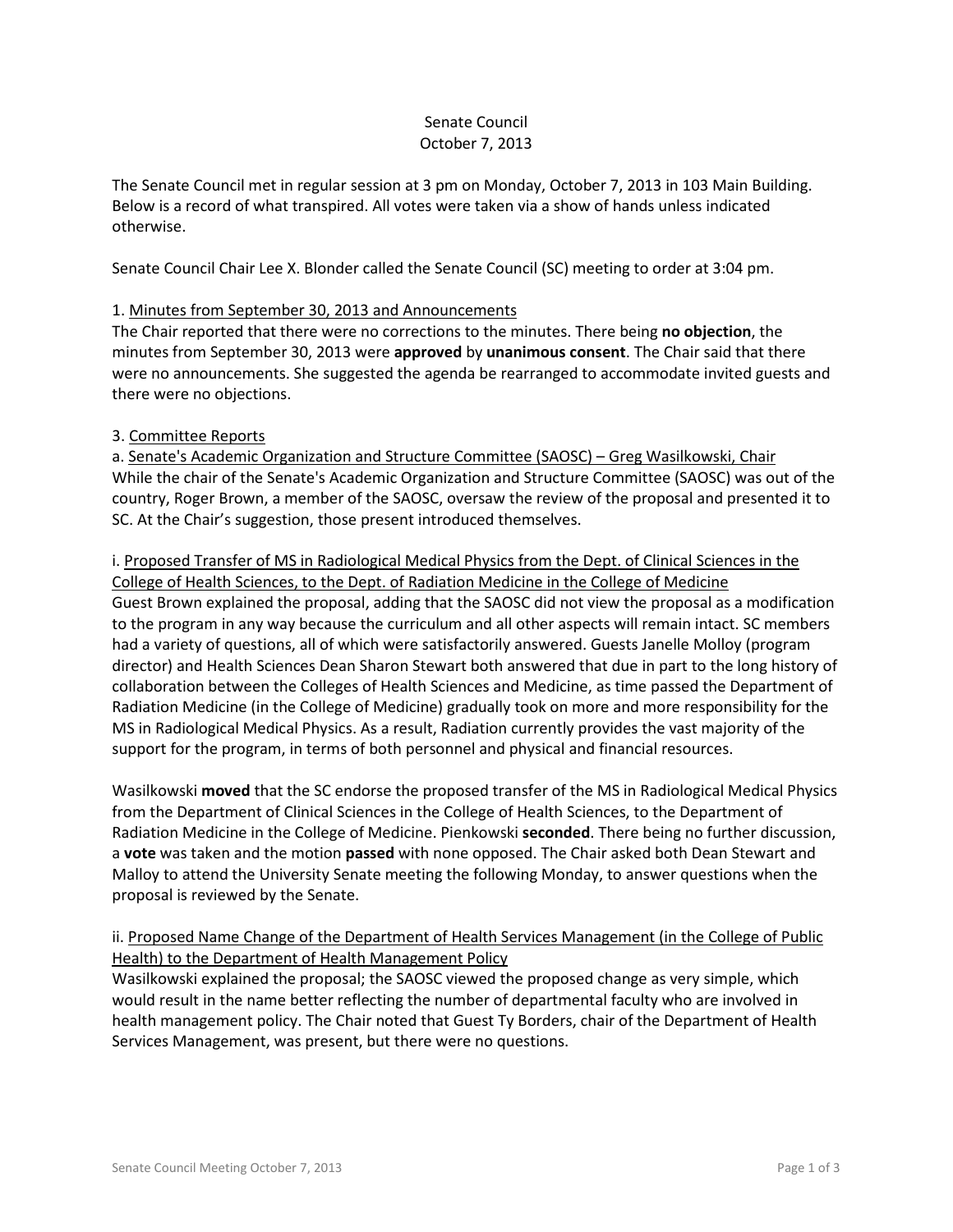Wasilkowski **moved** that the SC endorse the proposed name change of the Department of Health Services Management (in the College of Public Health), to the Department of Health Management Policy. Anderson **seconded**. A **vote** was taken and the motion **passed** with none opposed.

### b. Senate's Academic Programs Committee (SAPC) – Andrew Hippisley, Chair

Hippisley explained the proposal and said that the motion from the SAPC was that the Senate approve the suspension of admission into the BS Spanish, in the Department of Hispanic Studies, in the College of Arts and Sciences. Guest Alan Brown, chair of the Department of Hispanic Studies, answered questions from SC members. There were substantial concerns expressed by some SC members; if the BS Spanish is suspended, students majoring in the sciences (engineering, biology, statistics, nursing, etc.) who wanted a double major or dual degree in Spanish would have to choose the BA Spanish. For students majoring in the sciences, the BA Spanish requires an additional six to twelve credit hours for humanities courses that the BS Spanish does not require.

SC members requested clarification on the following aspects: requirements for dual degrees, as well as for double majors; the number of science majors who go on to earn the BS Spanish; and if a requirement can be added to the BS Spanish such that it must be combined with a second major, due to the BS Spanish requirement of 60 hours of science courses. Brion suggested Brown contact the directors of graduate studies in various science areas who might want their students to have a more global perspective, to complement the science degree.

The Chair asked Butler, Senate parliamentarian, for guidance on how to proceed. Guest Butler said the SC could vote down the motion from the SAPC, vote to return the proposal to the SAPC, or table the proposal. Butler thought a motion to return the proposal to the SAPC best reflected the tone of the SC's discussion. After additional discussion, Debski **moved** to send the proposal to suspend admissions to the BS Spanish back to the SAPC.

Butler added that if the proposal was returned to the SAPC, the SAPC could decide to take no action on the proposal to suspend the BS Spanish and it would not return to the SC; it would remain as is. Wood **seconded** the motion. There being no further discussion, a **vote** was taken and the motion **passed** with none opposed.

### 4. Proposed Change to *Governing Regulations II* (Executive Committee Composition)

The Chair asked Trustee Wilson to explain the proposed changes, which he did. Wilson characterized the change as innocuous – under the changed language, the vice chair of the Board of Trustees (Board) will automatically be a member of the Board's Executive Committee. After brief discussion, Brion **moved** to send the proposed changes to the Senate with a positive recommendation. Student Trustee Palli **seconded**. A **vote** was taken and the motion **passed** with none opposed. The Chair commented that it would be helpful if both Wilson and Palli attend the Senate meeting to help answer questions about the proposed changes.

### 5. Tentative Senate Agenda for October 14, 2013

SC members discussed the tentative Senate agenda for October 14 and made a handful of changes. Brion **moved** to approve the tentative Senate agenda for October 14, 2013 as an ordered list, with the understanding that items may be rearranged to accommodate guests' schedules. Wasilkowski **seconded**. A **vote** was taken and the motion **passed** with none opposed.

### 2. Old Business